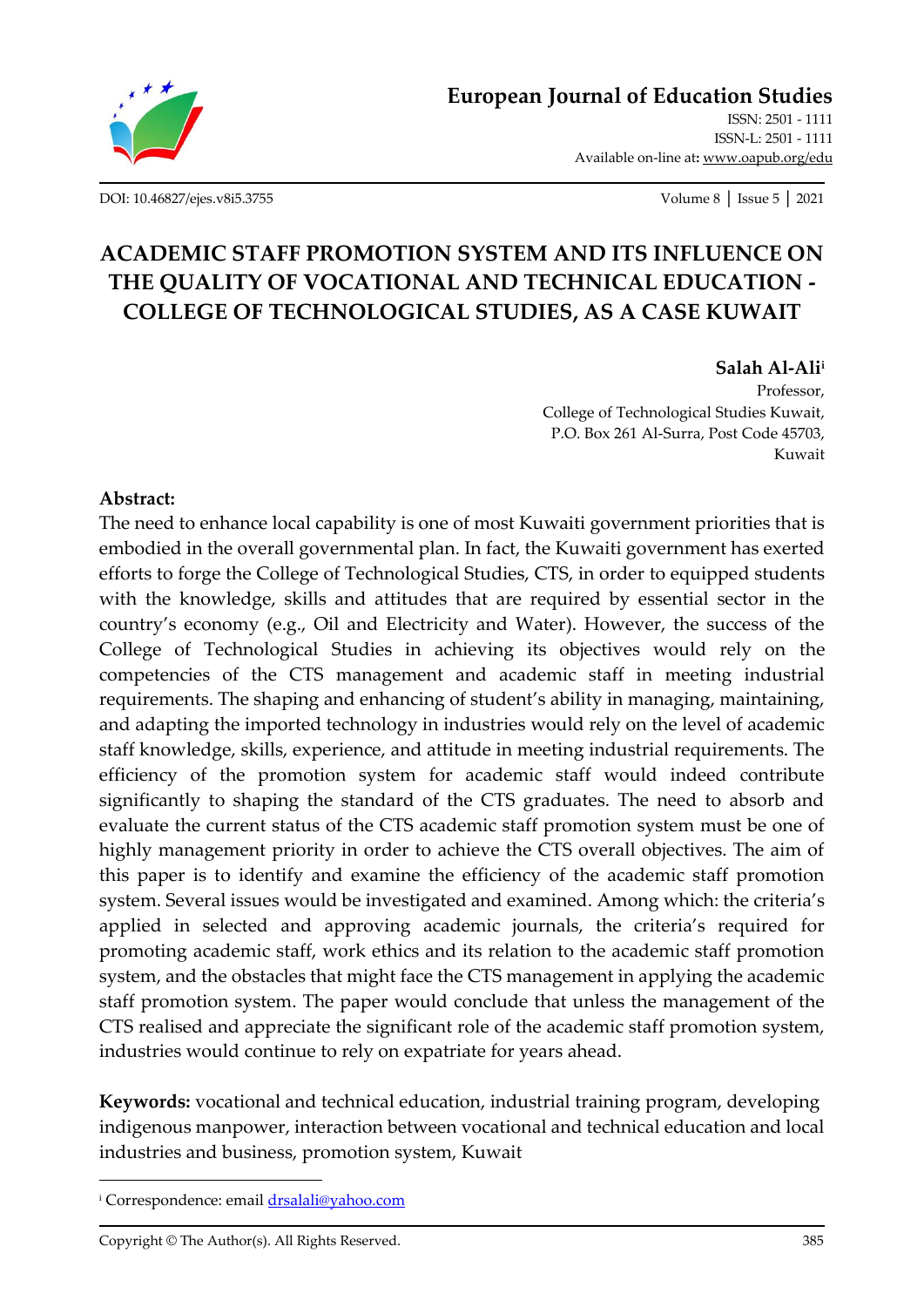#### **1. Introduction**

The rapid change in science and technology in industries and business call for an immediate respond from labour market to deal with various dramatic scientific and technological advancement. The constant changing of industrial strategies and techniques to diversify production techniques, respond to social changes, coping with climate change, spread of coronavirus, energy consumption and saving, and water shortage increasing the demand for skilled manpower.

The importance of technical and vocational education in enhancing student's knowledge, skills and attitudes is highly stressed in related literature (Florinda, S. 2021, CVER, 2020, Dinavence, A. 2021). The contribution of technical and vocational education in the country's economic and social status is exceptional. Technical and vocational education allow students to grain practical experiences in their selected career path before graduation (Jens H. 2021), an opportunity to learn a creative skill that can improve employment prospects (European Vocational Skills, 2018), empowering youth and reducing youth unemployment (UN, 2020), prepare youth not only for current jobs, but also for future employment and job establishment (European Commission, 2020).

In the early years, vocational and technical education was taught is classroom and moderate workshops and laboratories with the attention of providing students with general knowledge and skills. However, in recent years a new philosophy has be adapted and transferred into action where students not only gain knowledge, skills and attitude in their colleges premises but also spend certain time in industries and business. The term "vocationalism" has been emerge to emphasis on the need of education to respond to industrial needs, particularly in the area of managing, adapting, and maintain the imported technology applied in their activities.

The problem of youth unemployment is increasing as seen as one of the most crucial obstacles confronting societies in today's world. However, some of the problems facing preparing students for the world of work is the lack of proper skills and experience that's enable staff at vocational and technical colleges to transfer specific skills and attitudes to students. As a result, many vocational and technical graduates are "illprepared" for the world of work. Approximately there are 497 million young people, or roughly 41 per cent of the global youth population, are in the labour market. Of these, 429 million are employed, while nearly 68 million are looking for a job, and are available for one, and considered as unemployed. More than half of young people – around 776 million – are outside the labour market. Around 55 million, or 13 per cent, are suffering extreme poverty (International Labour Organization, 2020).

Government attitudes towards vocational and technical education has been also changed to modify education in meeting industrial requirements. The World Bank's 2019, suggests that "*flexibility between general and vocational education particularly in higher education is imperative to enable workers to compete in changing labour markets were technology plays an increasingly important role*". Government is expected to play a vital role in the invite main stakeholders to implement a strong linkage with technical and vocational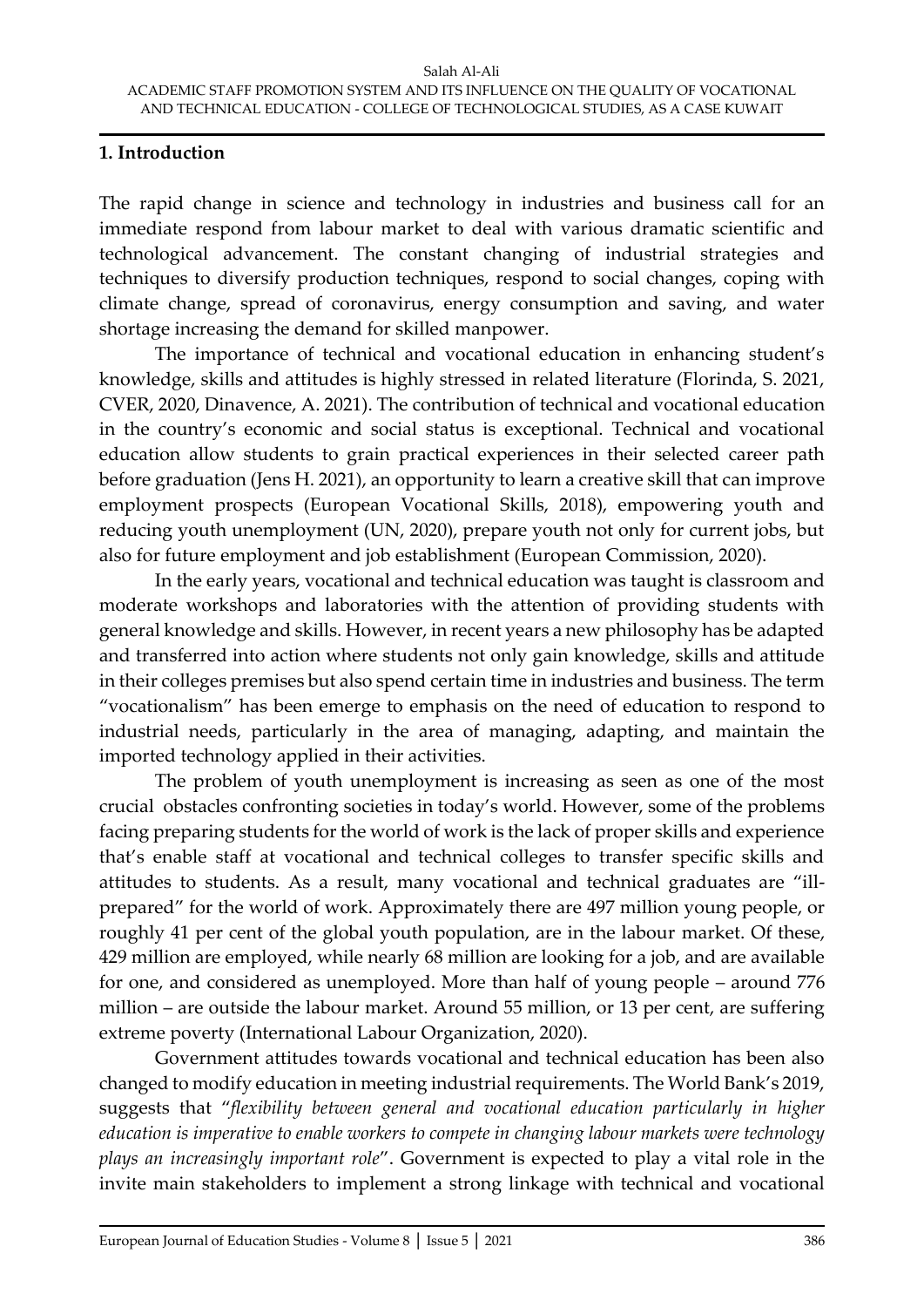institutions. Indeed, the involvement of social entities as well as a stakeholder in the technical and vocational system would strengthening and facilitate the achievement of overall manpower policy (European Commission, 2018).

Interaction between technical and vocational institutions with industries is highly noted in related literature. (Putu S. 2019, Henrik B. et. al. 2019, Muchlas S. 2018). Vocational Technical and education is focuses on apprentice-type learning and training to equipped students for the world of work. In fact, "*On-the—job training help develop specific skills that can boost workers' productivity. Thus, while preparedness is important, the intensity and quality of the training received in the workplace is crucial. This is even more true in a fast-changing world, where updating skills is the key to workers' relevance and longevity*" (Inter-American Development Bank Report, 2017).

Teachers play an active role in the success of technical and vocational education. Teachers' competencies are considered essential in transferring the required knowledge, skills, and attitudes to students. Technical and vocational education required a special type of skills that is different from a formal academic education. An academic certification does not mean that he/she is qualified to work as a teacher or a trainer in technical and vocational institutions nor to be appointed as a head of department or even a dean position. The misunderstanding of the core objectives of technical and vocational education seems to be one of the main reasons for not obtaining a satisfactory outcome. Teachers are required to have emotional intelligence (Fiftyana, 2018), high commitment (Gomendio, 2017), and to have a positive attitude towards teaching and students (Ali, 2020).

Academic staff on the other hand, needs to be well equipped with the necessary knowledge, skills and attitudes that are mostly needed by related industries and business. The academic staff promotion system would indeed play a vital role in ensuring the competency of academic staff as well as closing the gap between vocational and technical institutions and local industries and business. The management of vocational and technical institutions is responsible for setting and evaluation the criteria's adapted for academic staff promoting system to ensure its efficiency in preparing academic staff in transferring theories into practices. The insufficiency of the academic staff promotion system would contribute significantly in falling to achieve vocational and technical education objectives.

It is generally acknowledged that vocational technical and education in the Gulf States (e.g., Kuwait, United Arab Emirates), is the ultimate solution for filling the gap of lacking skilled and semi-skilled indigenous manpower, particularly in vital sectors of the economy (e.g., oil and electricity and water). In Kuwait, the college of Technological Studies, CTS, has been forged to respond to the need of skilled and semi-skilledindigenous manpower in essential sectors of the country's economy (e.g., oil and electricity and water). The CTS is one of the colleges under the umbrella of the Public Authority for Applied Education and Training. The success of the CTS in achieving its objectives would depend on the management mentality and experience in promoting and monitoring a successful academic staff promotion system that enable academic staff to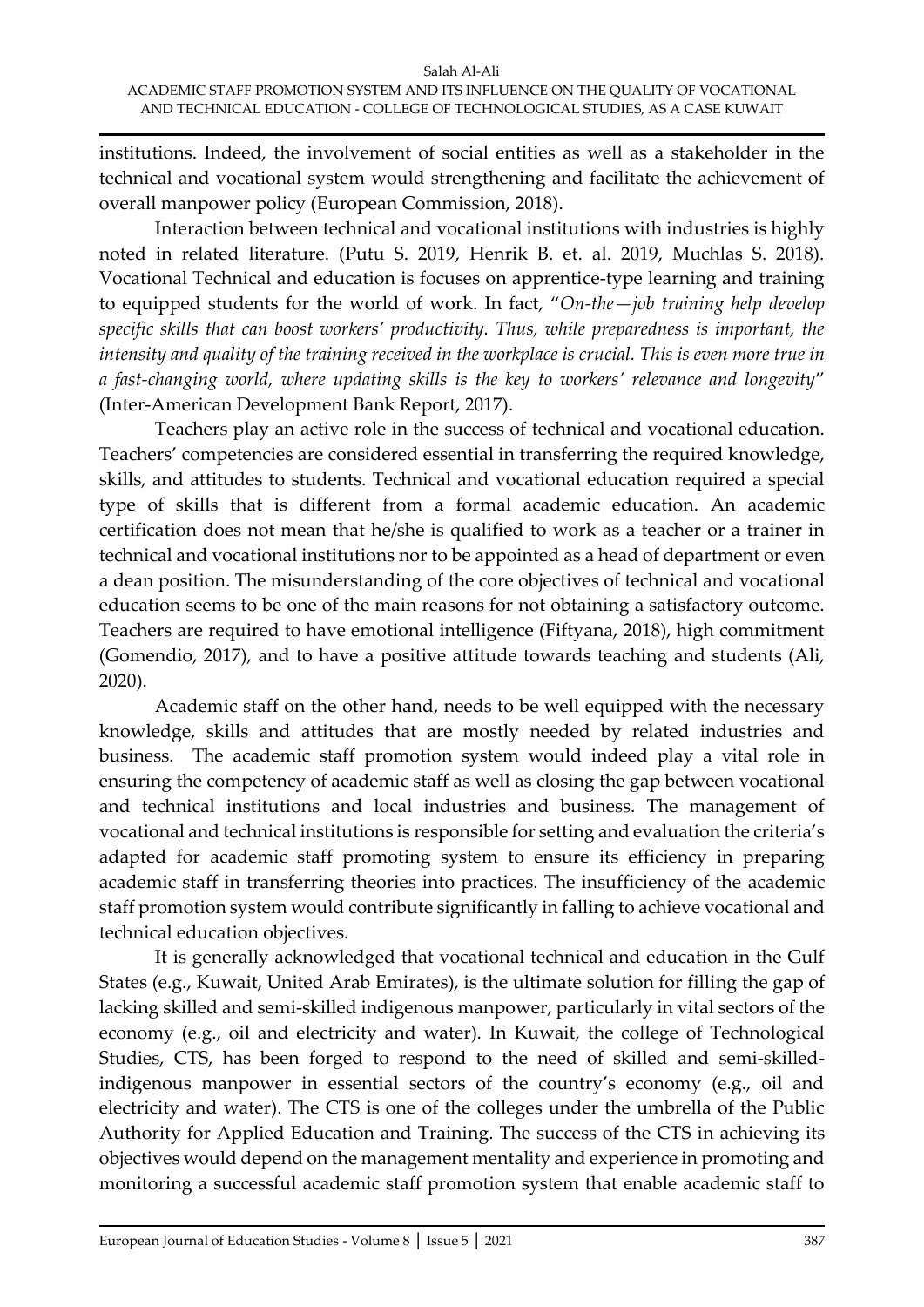acquire the necessary knowledge, skills and attitudes to successfully respond to industrial needs and requirements. The success of the CTS would depend on staff competencies in meeting the college objective in specific and overall governmental manpower plan in general. Otherwise, the country would continue to depend on expatriates for years ahead.

#### **2. Research Objectives**

- 1) To identify and examine the criteria's used at the CTS in evaluating and approving academic journals.
- 2) To identify and examine the methods applied at the CTS in approving academic journals.
- 3) To identify and examine the criteria's used at the CTS in promoting academic staff.
- 4) To identify and examine the criteria's used at the CTS in research ethics.
- 5) To identify and examine those obstacles (if any) that might hinder the process of academic staff promotion system.
- 6) Discussions and Recommendations.

The outcomes of the research would indeed guide the management of the College of Technological Studies, CTS, to improve the quality of academic staff promotion system. In addition to, reviewing and evaluating the current academic staff promotion system. This would contribute positively in providing related industry with indigenous skilled and semi- skilled manpower able to manage, maintain and adapt the imported technology, Thus, reducing dependence on expatriates.

## **3. Materials and Methods**

## **3.1 Design**

This research consists of a descriptive survey designed to identify and examine the current promotion system at the College of Technological Studies for the academic staff. The research would focus on the requirements as well as the obstacles that may hinder the implementation of an efficient the academic staff promotion system.

## **3.2 Sample**

The research would encompass personal interviews with (5) heads of academic departments at the CTS. They are namely, Manufacturing Engineering, Electrical Engineering, Petroleum Engineering, Civil Engineering, and Electronics Engineering. An interview would be also conducted with theDean of the College of Technological Studies.

The purpose is to identify and examine the views of the academic heads of departments towards the quality of the CTS academic staff promotionlsystem and whether it achieve its objectives. Among the issued that would be discusses are: the criteria's applied in evaluating academic journals, the process of identifying and evaluating academic journals, the criteria's for nominating an academic staff to be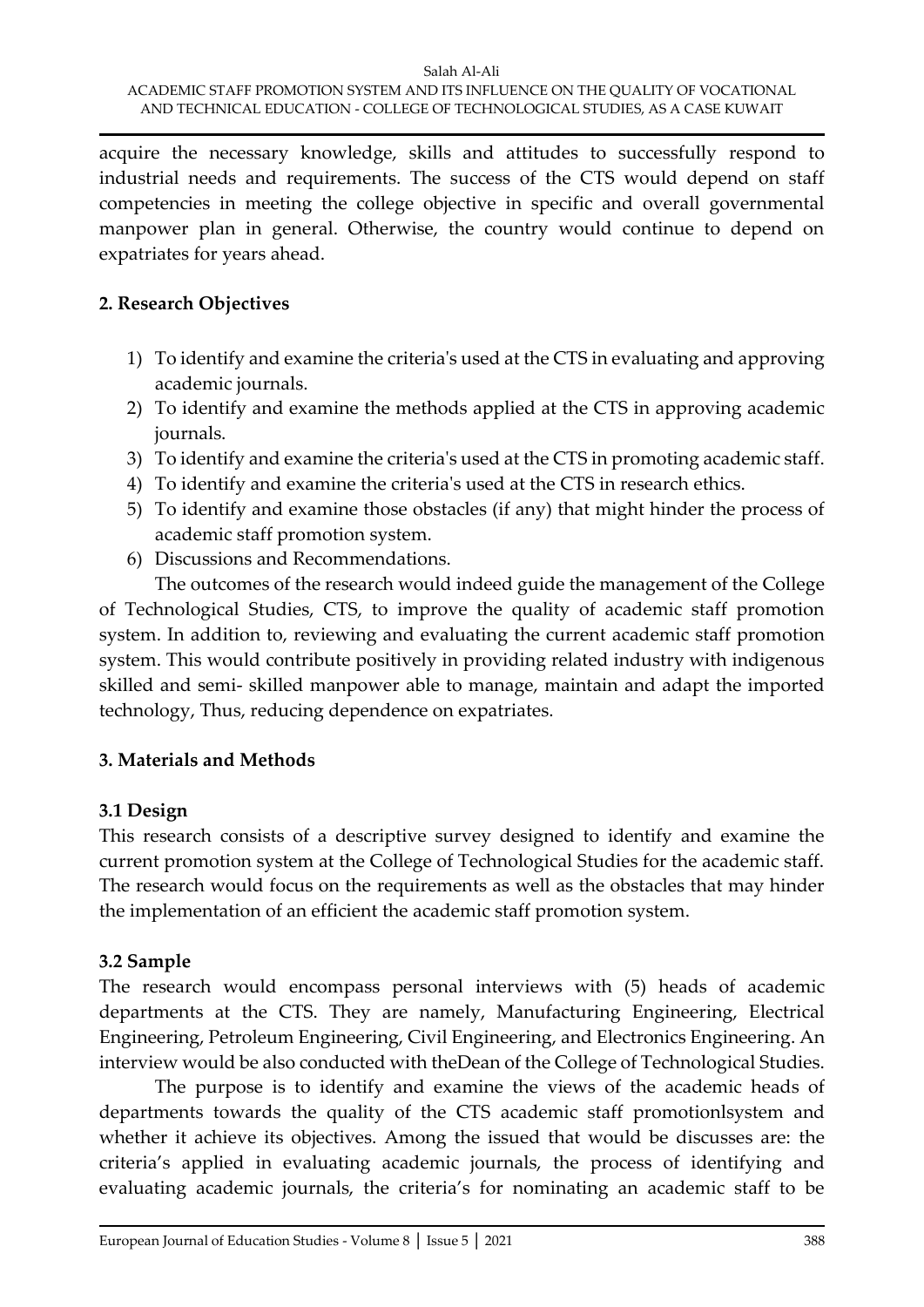promoted to a higher level, the obstacles that might hinder the optimal utilization of the current academic staff promotional system.

#### **3.3 Instrumentation**

The target population for this research consists of (5) heads of academic departments at the CTS. An interview would be also conducted with the Dean of the College of Technological Studies.

#### **3.4 Statistics and Parameters**

The statistics pertain to the sample. The parameters pertain to an entire population. The research parameters/sample are as follows

- 1) Selected (5) heads of academic departments at the CTS.
- 2) The Dean of the CTS.

#### **4. Research Findings**

## **4.1 The Characteristic of the Research Sample**

An interview was also made with (5) heads of academic departments at the CTS. They are namely, Manufacturing Engineering, Electrical Engineering, Petroleum Engineering, Civil Engineering, and Electronics Engineering. An interview was also made possible with the Dean of the College of Technological Studies. The aim was to seek an in-depth information regarding the quality of the promotion system for academic staff and present suggestions that would improve the standard of the academic staff promotion system.

## **4.2 The Criteria's for Evaluating and Approving Academic Journals**

In examining the promotion system for academic staff at the CTS, it revealed that it was established in 2005 and no efforts have been exerted to review, evaluate, and update the rules and regulations embodied in the promotion system. The promotion system rules and regulations have specified and noted the requirements for an academic staff to be promoted to a higher academic status (e.g., Lecturers, Associate Professor, Professor). However, the current academic staff promotion system dismissed significant criteria and requirements that are crucial for ensuring the availability of the right experiences and competencies that are mostly needed by industries. Among which are:

• The academic journal has to be refereed. It is essential that the academic journal is refereed as stated in the academic staff promotion system booklet. However, no information is mentioned regarding whether the author can provide two names of refereed that he/she knows to review the submitted paper for possible publication in a certain academic journal. It understandable that some journals need to create a date base for reviewer's names and specialisations, however, the possibility of conflict of interest is considered most crucial in the creditability of the journals as well as the authors. It is preferable that the names of reviewers are kept anonymous. The interviews with heads of departments, revealed that the heads of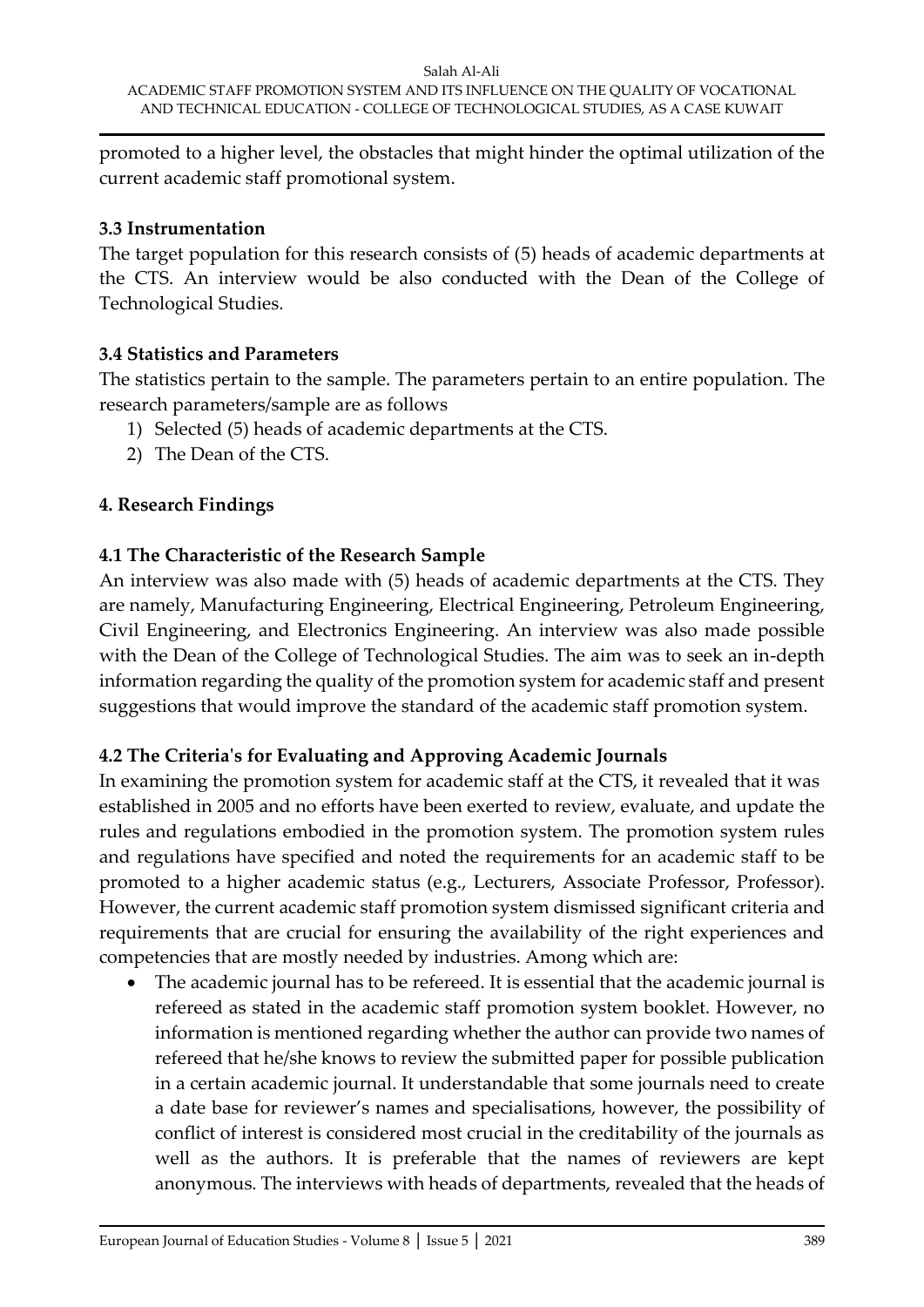the academic departments at the CTS has no objections on those academic journals that asked for names of reviewers. When asked if providing the names of reviewers would consider as a conflict of interest, they reply no, since the academic staff promotion system booklet did not either mentioned or discussed such issue.

• The academic journal has to be specialised. It is importance that academic staff published their research papers in a specialised journal. Since many academic journals interested in diversify their specialist for different reasons and aims, the academic staff promotion system booklet did not highlight the necessity to elect or reject those journals which published papers in various fields and disciplines. In fact, the heads of the academic departments at the CTS did not object on such issue, since the academic staff promotion system booklet has not discussed or wave those journals which they diversify their field of specialisations.

## **4.3 Methods of Approving Academic Journals**

It was though that the academic departments at the CTS have a unified process for evaluating and approving academic journals that are corresponds with their field of specialisations. However, only 50% of the academic departments have formed a special committee for identifying, evaluating and approving academic journals. Others, rely on voting procedures for approving academic journals that most academic staff may not have the chance to assess the quality and credibility of the academic journals.

#### **4.4 Criteria's for Promoting Academic Staff**

- The candidate for an academic promotion must be first author is at least five academic papers. Indeed, this would ensure, to some extent, that the candidate for an academic promotion is significantly contributing in the published of academic paper. However, the promotion system booklet did not mention the number of authors in a certain published academic paper. The findings of this research indicated that the majority (65%) of the academic papers published in the CTS has more than five authors.
- The candidate for an academic promotion must achieve a minimum rating of a "good" in teaching/training skills. Students at the CTS would be allowed to complete a questionnaire regarding lecturer's/trainer's ability in meeting course objectives in either classrooms or laboratories or workshops. Lecturers and trainers would be evaluating by students and rated either weak, acceptable, good, very good and excellent. It was revealed that students who were suspended from the course either for their continuing absent or negative behaviours can, unfortunately, has access to filling the assigned questionnaire. This would have a biased impact on the final evaluation outcomes.
- The candidate for an academic promotion must spend four years before applying for the next higher academic status. This would permit academic staff to conduct research projects, teaching and evaluation student's performance, interacting with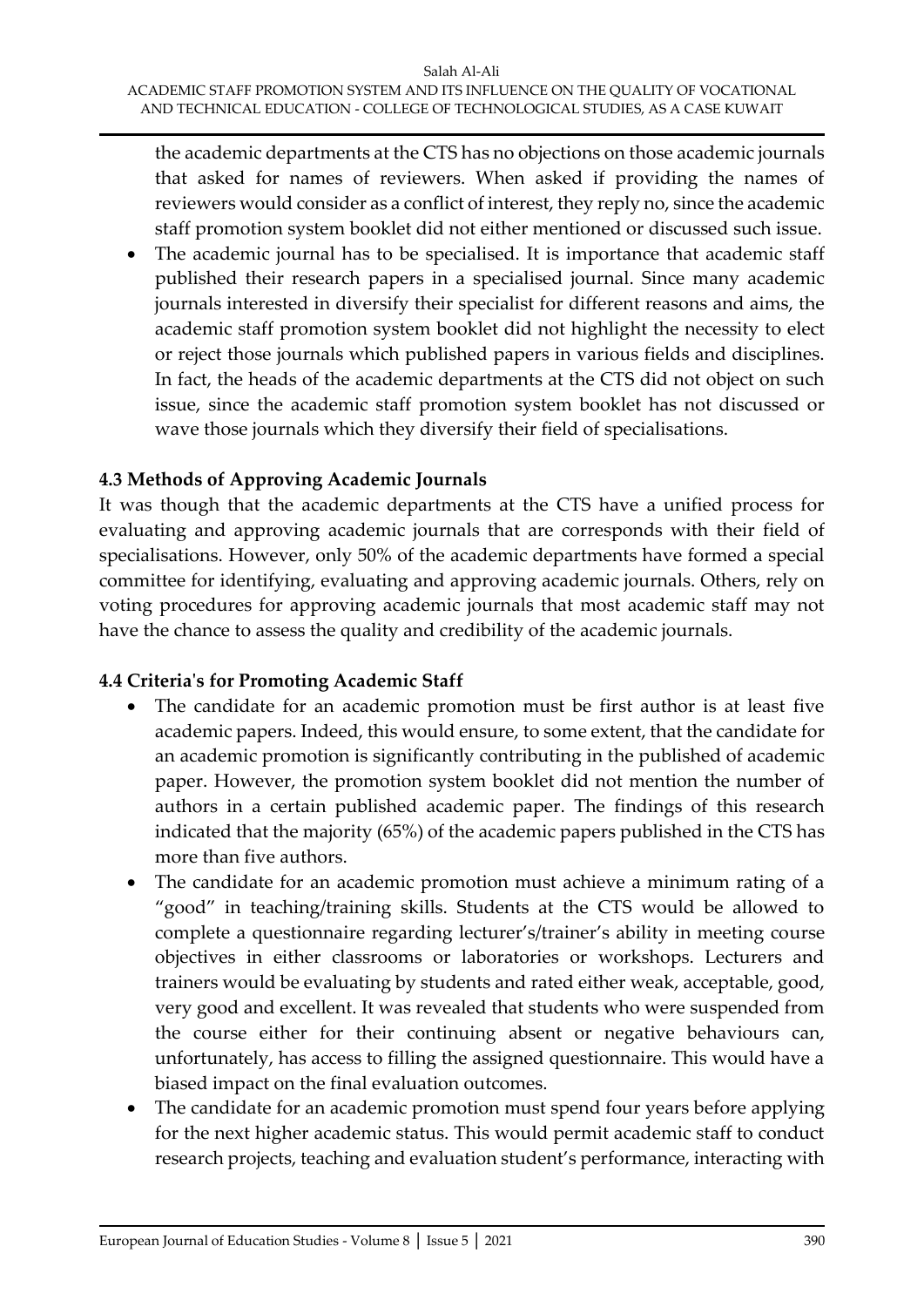society, linking with related industry for joint research and development, and participated in departmental and college activities.

- The candidate for an academic promotion must submit ten published papers in a refereed academic journal to be promoted to an associate professor for instance. The candidate must be a first author in a minimum five papers at least.
- The candidate for an academic promotion must contribute positively in society. This means that the candidate for an academic promotion must participate in training courses, conduct lecturers either within the CTS boundaries or to related industries, and conduct joint research with external institutions and organisations.
- The candidate for an academic promotion must participate in the department or college committees. The academic candidate must play an active role in the department or the college committees. Several committees were established to allow academic staff to select and meet their interest in those committees (e.g., schedule committee, examination committee, research committee).

## **4.5 Ethics for Research Publication**

Academic staff awareness of research ethics is very essential to maintain a high standard in vocational and technical education. A common definition of "ethics", is "*norms for conduct that distinguish between acceptable and unacceptable behaviour*". (David B. Resnik, 2020). In other word, "*research ethics focus on the moral principles that researchers must follow in their respective fields of research*". Regrettably, the academic staff promotion system booklet has not revealed nor discussed research ethics and the consequence that would inflect on the researchers in the case of not complying with research norms and ethics.

## **4.6 Encouraging Personal Publication**

It highly stress in related literature that research publications would enhance lecturer's and trainer's knowledge, skills, and positive attitudes (Mayurakshi Basu 2020, Sthitaprajnya Panigrahi 2021, SAGE Publications 202). The process of research itself would indeed enable researchers to apply new methods and techniques in gathering, analysing, and forming a recommendation that would enrich researcher's knowledge and solve an existing problem. It is also believed that research would encourage team work approach and freely allow the flow and exchange of information, skills and positive attitudes among lecturers and trainers. The result of this research showed that 90% of the selected published research papers at the CTS was conducted by four to six authors. Surprisingly enough, from 90% who published research papers with more than four other authors have spent between 15 to 20 years at the CTS without publishing a single paper by themselves only.

## **4.7 Research Budget**

The Public Authority for applied Education and Training have allocated a sufficient budget every semester year for financing research projects at the CTS as one of the colleges under its umbrella. However, despite the allocation of research budget, no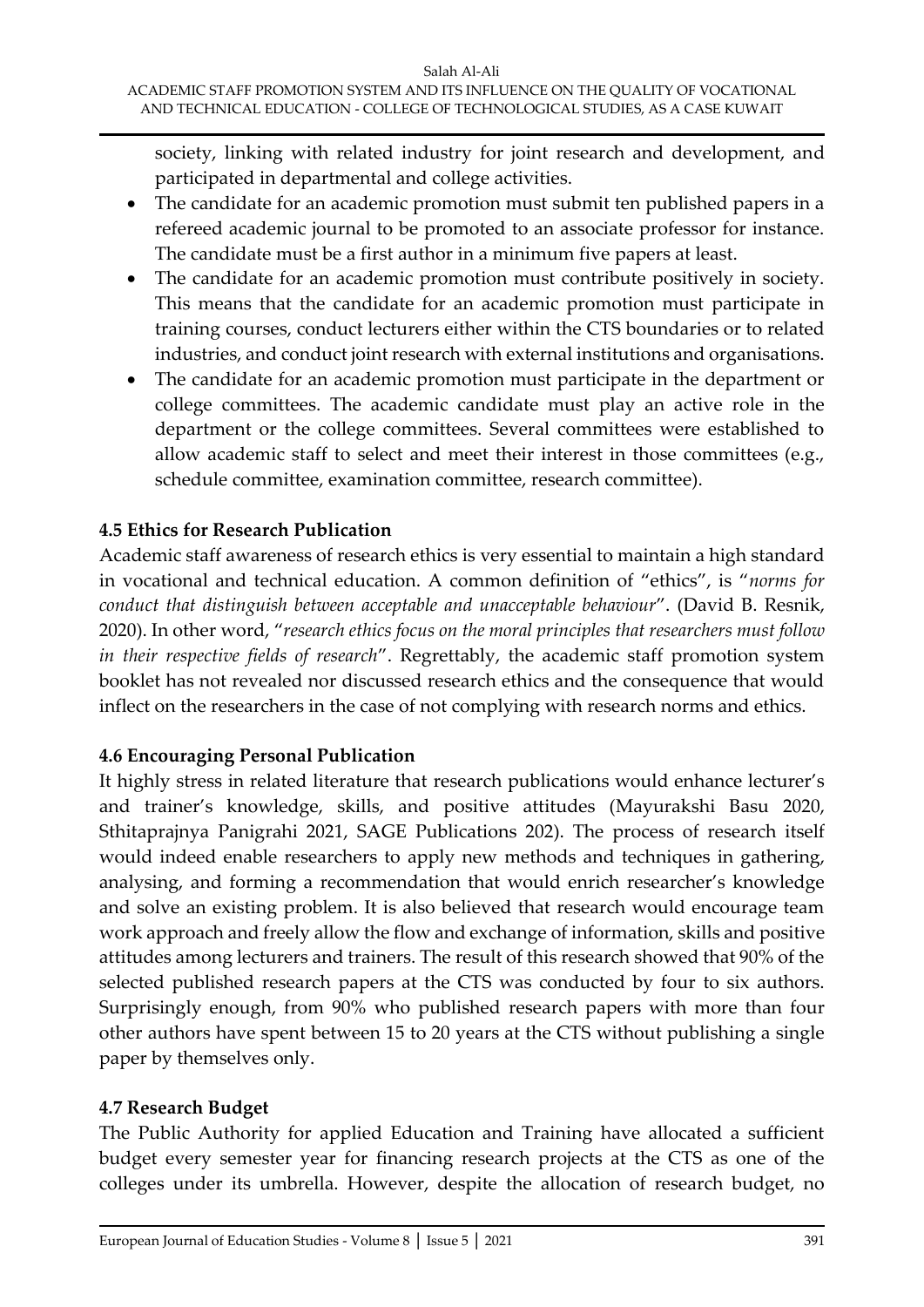tangible outcomes have been noted except increasing the number of research publications for obtaining an academic promotion. The author has conducted several research projects regarding the quality of the CTS graduates, the college linkage with industries, the suitability of curriculum taught at the CTS with industrial requirements, the standard of workshops and laboratories, the standard of health and safety, and work ethics. The published research projects included a realistic solutions and recommendations to improve the image and standard of the CTS, which regrettably have not been considered by the CTS management.

#### **4.8 Obstacles of Academic Staff Promotion System**

The findings of this research revealed there are many obstacles in implementing the academic staff promotion system. The process of promotion system is applied manually at the CTS and thus the loss of essential documents related to an academic candidate is possible. In addition, there are a notable delay in the procedures of promotion system that cause a frustration and discomfort to many academic staff. It worth stressing that the promotion committee in each academic department would examine all documents related to an academic candidate and transfer the documents to the college central promotion committee. The promotion department committee would intentionally or unintentionally create and encourage "enemies" among academic staff. In other word, information's, comments and discussions regarding a certain academic candidate in a promotion departmental committee may lead to the candidate and create a frustration and anger among academic staff. A rational comment made in a departmental promotional committee can be mis-interpreted as a direct personal criticism and can have a negative impact of academic staff relationships for years ahead.

#### **5. Discussions and Recommendations**

It well understandable that vocational and technical education is a unique type of education. It is differing from a formal academic education as taught is schools, colleges and universities. It is simply defined as an education that prepare students for the world of work. In other work, providing students with the type of knowledge, skills and attitudes that are mostly needed by industries and business. The success of vocational and technical education would rely on the mentality of those running such unique type of education. The believe and trust that a PhD holder can successfully managed a vocational and technical institutions is far from being realistic. It is a type of education which require a thoroughly understanding of what industries and business need to manage, maintain, and properly adapt the imported technology to suit their work environments and objectives. The Kuwaiti government has realized the need for semi and skilled- indigenous manpower in order to reduce dependance on expatriates particularly in vital sectors of the country's economy (e.g., oil and electricity and water). As a result, the College of Technological Studies has been forged to equipped students (male/female) with the necessary knowledge, skills and attitudes that of urgent need of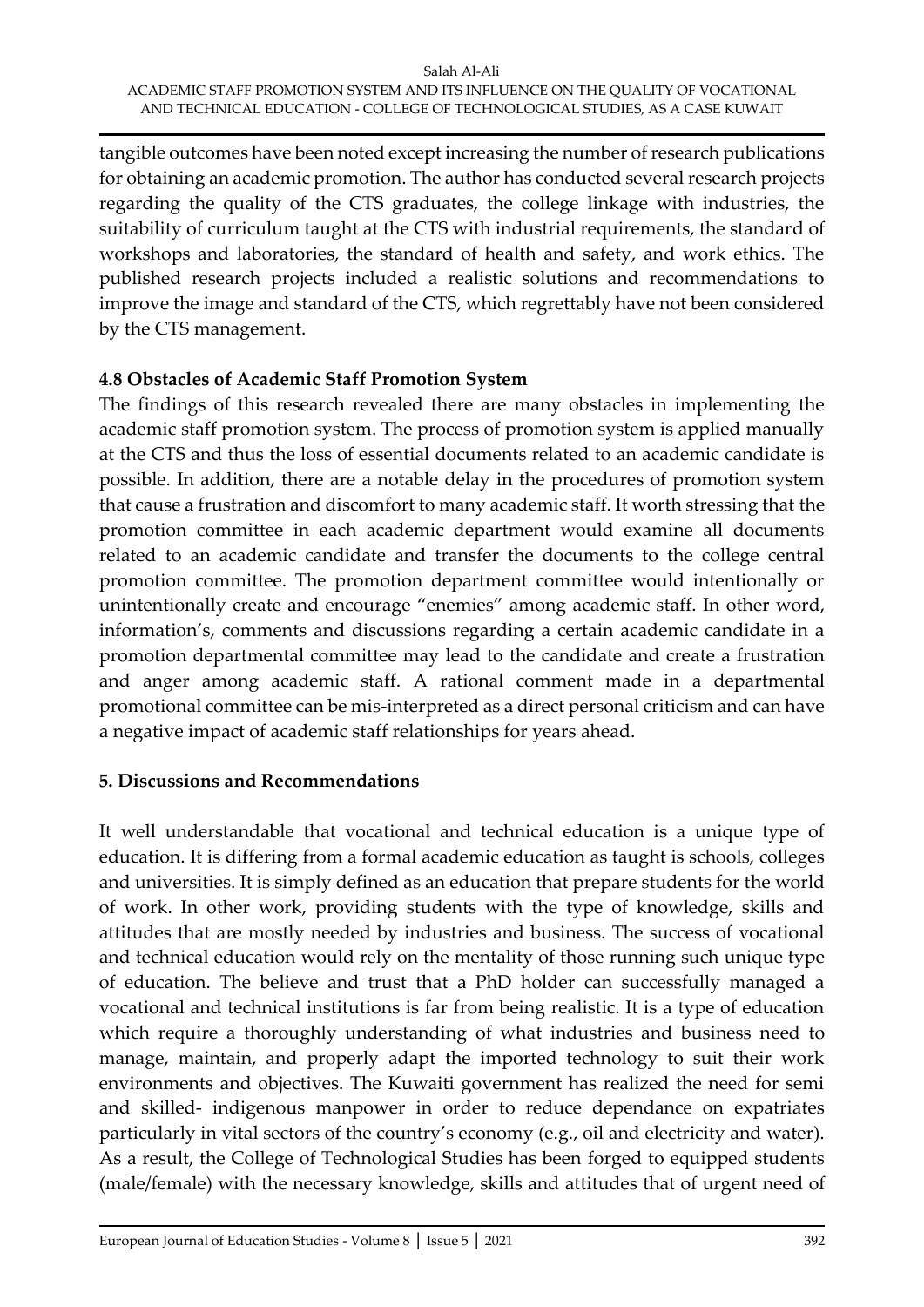the economy. Academic staff at the College of Technological Studies would form as a mediator between the College and related industries. Therefore, academic staff must understand and absorb the needs of industries in order to prepare students for the world of work. In respect to the academic staff promotion system, it seems that there is an ambiguous attitude towards the promotion system. Academic staff eager to publish their academic papers to be prompted to a higher academic status. At the same time, very slim action is noted in improving the standards of the college graduates. In fact, the college lack proper workshops and laboratories, low safety and health regulations and applications especially by students, poor library facilities, neglecting constant reviewing and evaluating of curriculums, weak linage with industries, and unacceptable outcomes from industrial training programs. As a result, industries would rely on expatriate for years ahead if no serious action is implemented by the CTS management. It is imperative for the CTS management to review the college overall objectives from one side and the academic departmental objectives from the other. Academic staff promotional system must respond and coincided with the college and departmental objectives. The race for an academic status must have the same spirit to improve the standard of the College of Technological Studies in preparing students to manage, maintain, and probably adapt the imported technology used in industries to suit local requirements.

#### **Conflict of Interest Statement**

The authors declare no conflicts of interests.

#### **About the Author**

Senior Lecturer, College of technological Studies, Department of Mechanical Engineering, Kuwait. MPhil and Ph.D. Department of Industrial Management, Newcastle Upon Tyne University 1988.

#### **References**

- Ali, Tatar, (July 2020). Impact of Job Satisfaction on Organizational Commitment. Lambert Academic, What future for apprenticeships after coronavirus, Publishing Centre for Vocational Education Research.
- Dinavence, Arinaitwe, (2021). Practices and strategies for enhancing learning through collaboration between vocational teacher training institutions and workplace", Empirical Research in Vocational Education and Training.
- European Commission, (3 December 2018), "Opinion on the future of vocational education and training post 2020".
- European Commission, (3 December 2018). "Opinion on the future of vocational education and training post 2020".
- European Vocational Skills Week, (25 September, 2018). "What is vocational education?".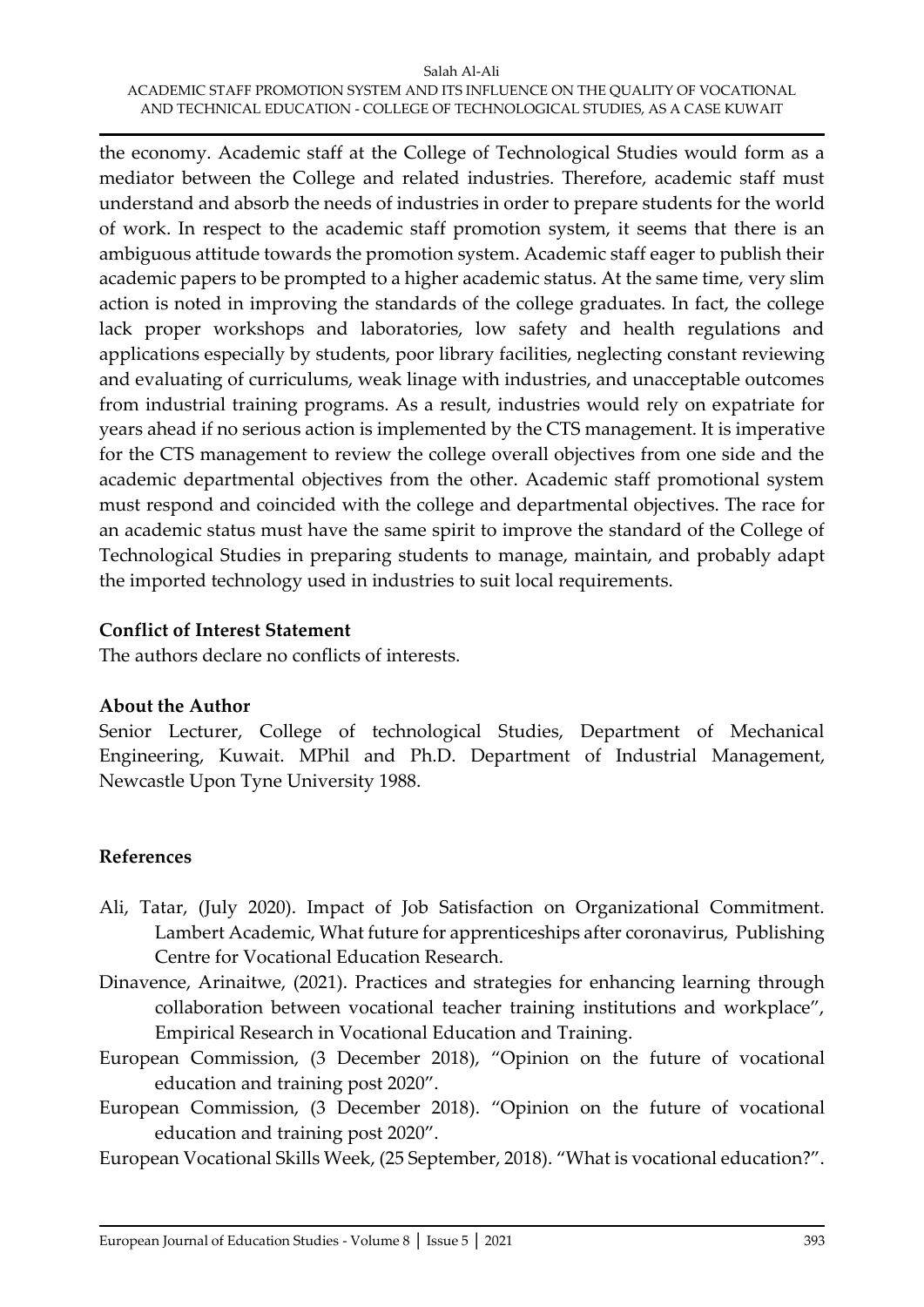- Fiftyana, B. & Sawitri, D. (2018). Hubungan Antara Kecerdasan Emosional Dengan Organizational Citizenship Behavior (OCB) Pada Guru Sekolah Dasar (SD) Negeri Di Kecamatan Banyumanik Kota Semarang. Jurnal EMPATI, Vol.7, no.1 (2018):397-405.
- Florinda, Sauli, (2021). The Collaboration between Swiss initial vocational education and training partners: perceptions of apprentices, teachers, and in-company trainers, Empirical research in Vocational education and Training. <https://doi.org/10.1186/s40461-021-00114-2>
- Gomendio, M. (2017). Empowering and Enabling Teachers to Improve Equity and Outcomes for All, International Summit on the Teaching Profession, OECD Publishing, Paris.
- Jens-Henning Peters, (2021). The importance of vocational training for career development, EHL Insights.
- Henrik B. Asbiom K. (May 2019). The importance of vocational education institutions in manufacturing regions: adding content to a broad definition of regional innovation systems, Industry and Innovation**.** DOI[:10.1080/13662716.2019.1616534](http://dx.doi.org/10.1080/13662716.2019.1616534)
- Muchlas S. (2018). Vocational Education in the Era of Industry 4.0: An Indonesia Case", Conference: International Conference on Indonesian Technical Vocational Education and Association. DOI[:10.2991/aptekindo-18.2018.10](http://dx.doi.org/10.2991/aptekindo-18.2018.10)
- Putu Sudria, (2019). The role of vocational education in the era of industrial automation, Journal of Physics, Conference Series. doi:10.1088/1742-6596/1273/1/012058
- United Nation, (2020). Reforming technical and vocational education and training: a gateway for building a skilled youth workforce in the Arab region, UN, Beirut.